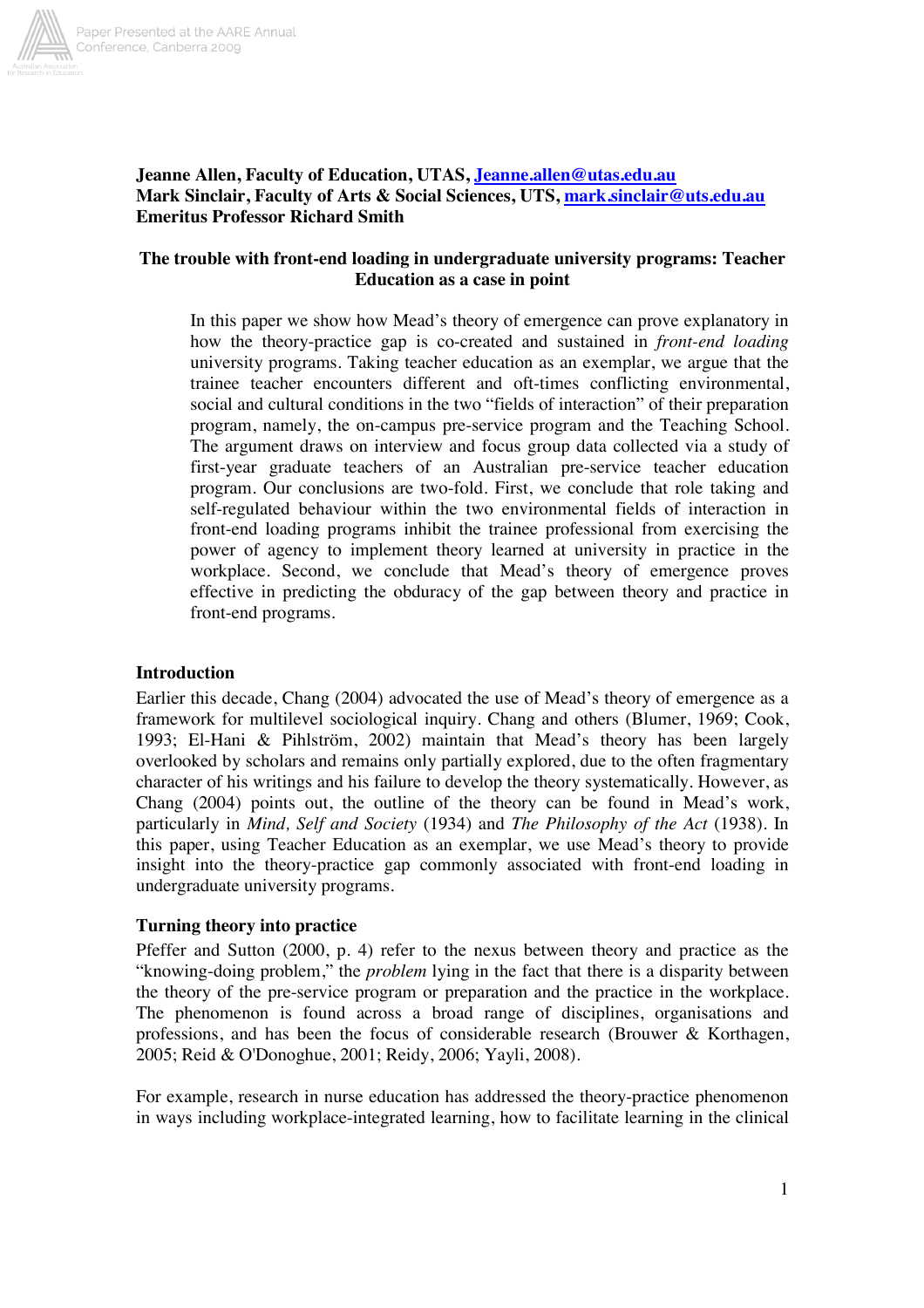

 $\overline{\phantom{a}}$ 

area, and the role of the nurse educator (Beattie, 2001; Landers, 2000; Spouse, 2001). Research in medical and engineering education has addressed similar issues, particularly regarding how to reconcile university-learned theory with workplace practice (Davison, 2005, Dec 12-15; Hudson, Buckley, & McMillen, 2001). Further, as Brouwer and Korthagen (2005, p. 154) point out, "a gap between theory and practice seems to persist across different times and contexts." It would seem that the difficulty of integrating theory and practice in professional education has long generated much debate but resulted in few solutions (Korthagen & Kessels, 1999)<sup>1</sup>. In this study, Mead's theory of emergence enables us to focus on the experiences of individuals caught "in the gap."

## **Mead's theory of emergence**

The primary understanding involved in Mead's theory of emergence is that when a living form of some kind interacts with its environment, some new object is likely to emerge. This study sees the interaction of the individual and his/her front-end program as giving rise to a graduate professional. Specifically, the process of becoming a graduate involves one who has chosen to train for a profession (an individual) entering the undergraduate program (an environment) and interacting with this environment. During this interaction Mead argues that a process of emergence takes place such that there ensues from it a graduate (an emergent). This is consistent with his premise that "when things get together, there then arises something that was not there before" (Mead, 1938, p. 641) In other words, emergence gives rise to new objects and new situations (Maines, 2001). These fundamental concepts are captured by Chang's (2004) interpretation of Mead's model of emergence in human society, as shown in Figure 1. Chang's has been selected as the preferred model because he has taken up Mead's theory and applied it substantially (see, for example, Chang, 2000, 2005).



**Figure 1**: Mead's theory of emergence in human society (adapted from Chang, 2004)

Pre-existing conditions associated with both the individual and the environment are axiomatic to emergence and underlie the realisation of the interaction (Mead, 1934). Changes to the pre-existing conditions of the individual and/or to the environment will

<sup>&</sup>lt;sup>1</sup> The relevance of coursework taught on campus and the value of university "theory" are also broadly contested. Discussion of these issues is beyond the scope of this paper.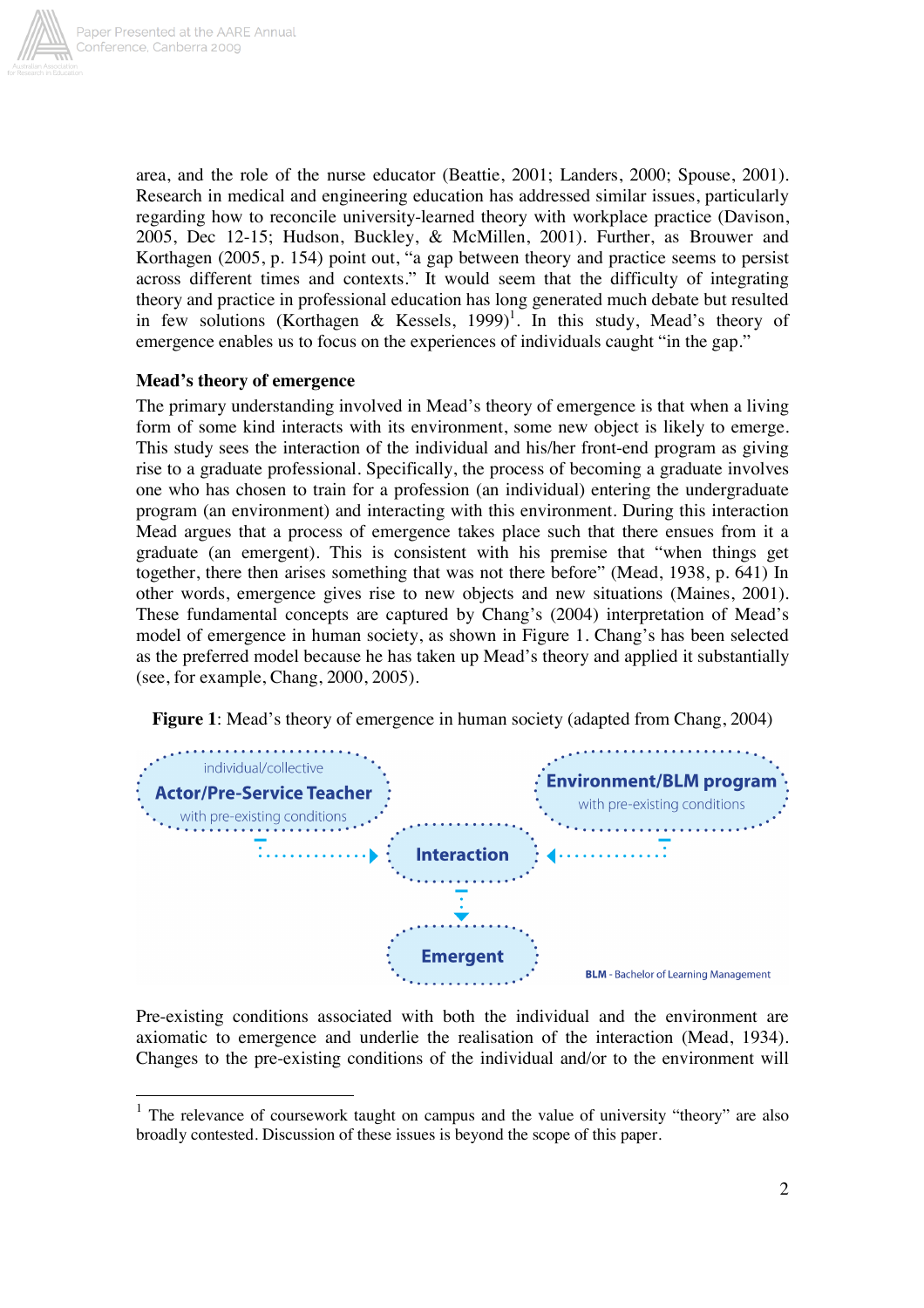

create a different type of emergent (Mead, 1934). This premise is the first of two that determine the nature of the emergent. The second is that the nature of interaction taking place between the individual and the environment is of primary importance in creating the emergent (Reichers, 1987). For the purposes of this paper, we focus on the second of these two premises.

## *Nature of the interaction*

The nature of the interaction that takes place between the student and his/her undergraduate program can be operationalised as follows. The traditional front-end program is conceived as a singular environment comprising two "fields of interaction" (FoI) (Mead, 1934, p. 249), the university (FoI-a) and the workplace (FoI-b). That is, students undertake on-campus studies and integrate the theory learned in this field with the practice of the workplace. Widely referred to as work integrated learning (Patrick, Peach, & Pocknee, 2008) or work based learning (Boud, 2001), these types of programming arrangements are commonplace in front-end university programs (Patrick, et al., 2008). It is our proposition that undergraduate students frequently encounter contradictory expectations or "obdurate responses" (Blumer, 1969, p. 22) between the two fields of interaction and that this impedes their ability to integrate theory and practice. We now show how certain mechanisms condition individuals' actions during interaction.

## *Mechanisms conditioning individuals' actions*

In Mead's view, a number of mechanisms condition human action. Two of particular relevance to this study are the individual's role taking and the individual's role takingbased self-regulation (henceforth, "self-regulation"). Following Mead (1934, p. 141), role taking is one of the "specifically social expressions of intelligence" that shape the interpersonal nature of the work of the professional. It involves the self engaging in a reflective dialogue with itself in order to act in role and is an inevitable consequence of human interaction; "there are all sorts of selves answering to all sorts of different social interactions" (Mead, 1934, p. 142). Role taking involves selecting from the number of alternatives present the ones believed to be most appropriate and then enacting them (Mead, 1934). The type and nature of role that the individual adopts are dependent on the vantage point from which the individual perceives the social and non-social environment, and the level at which the individual interacts.

Mead (1934, p. 173) views the self as divided into the "*I*" and the "*Me*," with the *I* representing the creative, spontaneous self and the *Me* referring to the outward, socialised aspect of the self. The *Me* is learned in interaction with others and with the environment. It includes both knowledge about that environment (including society) and a sense of who he or she is: a sense of self. The *I* is the active aspect of the self, which acts creatively but within the context of the *Me*. Both parts of the self come together during the process of role taking. Mead (1934, p. 186) describes the relationship in these terms:

The "I" is the response of the organism to the attitudes of the others; the "Me" is the organized set of attitudes of others which one himself [*sic*] assumes. The attitudes of the others constitute the organized "Me"; one who reacts towards that as an "I."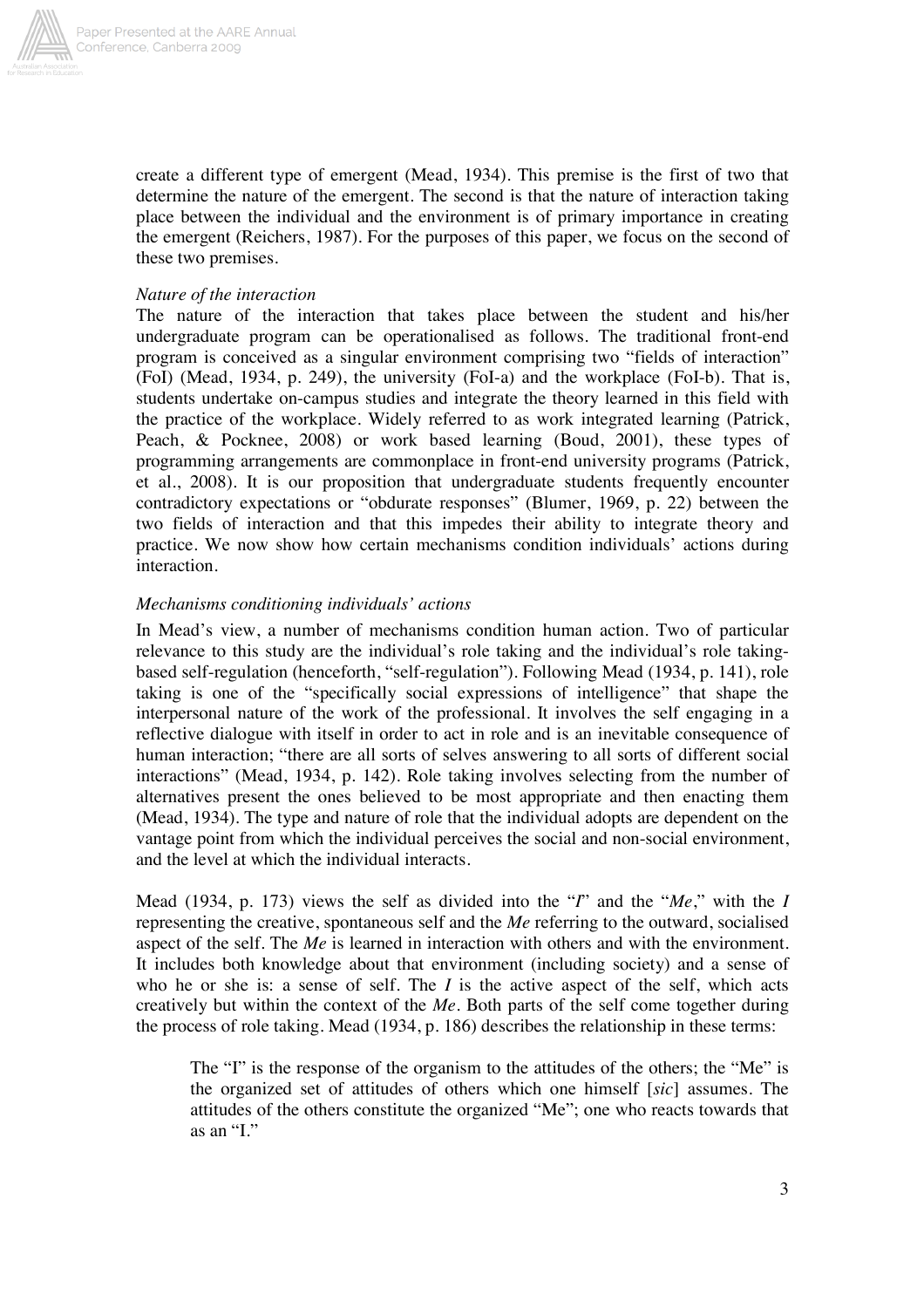

Reflective thinking shapes the actions of the self by enabling individuals to develop and sustain a role (Mead, 1934). Role taking is the means by which the self is able to structure and react to its own experiences, make reflexive adjustments and thus establish situational identity/ies (Mead, 1934; Reichers, 1987). It further involves individuals seeing themselves as others might see them and regulating their behaviour accordingly. This is what is meant by "self-regulation." Individuals undergoing the process of becoming professionals must experience the process of role taking in order to regulate their behaviour and develop a sense of professional identity (Mead, 1934). This involves them consciously and regularly evaluating and adjusting what they are doing when performing tasks and interacting with others.

As outlined above, front-end loading programs such as Teacher Education comprise two fields of interaction. Each consists of key learning experiences, conditions and requirements. Together these features of the environment wield an influence on the development of the student, but are also mediated by his/her stance. Indeed, the student's self-regulation is pivotal. Maines (2001, p. 47) is instructive on this issue:

The individual selects out from the world that which is situationally meaningful, or pragmatic, and adjusts to events that the world thrusts upon the individual. The adjustive responses transform the world in terms of its meaning, while simultaneously establishing the structures that condition the appearance of future events.

In the case of the student, this means that he/she selects feature/s that are meaningful to him/her and adjusts his/her behaviour accordingly. This selection, however, is constrained by the determining influence of the environment. As a member of the university program collective, each student teacher shares a commitment to certain understanding and commitments. For the student in a front-end program, how this commitment plays out in practice is a function of the strength of the pre-conditions discussed earlier, and, interactions between the on-campus program on the one hand and the workplace on the other. The relationship between these core concepts is shown in Figure 2.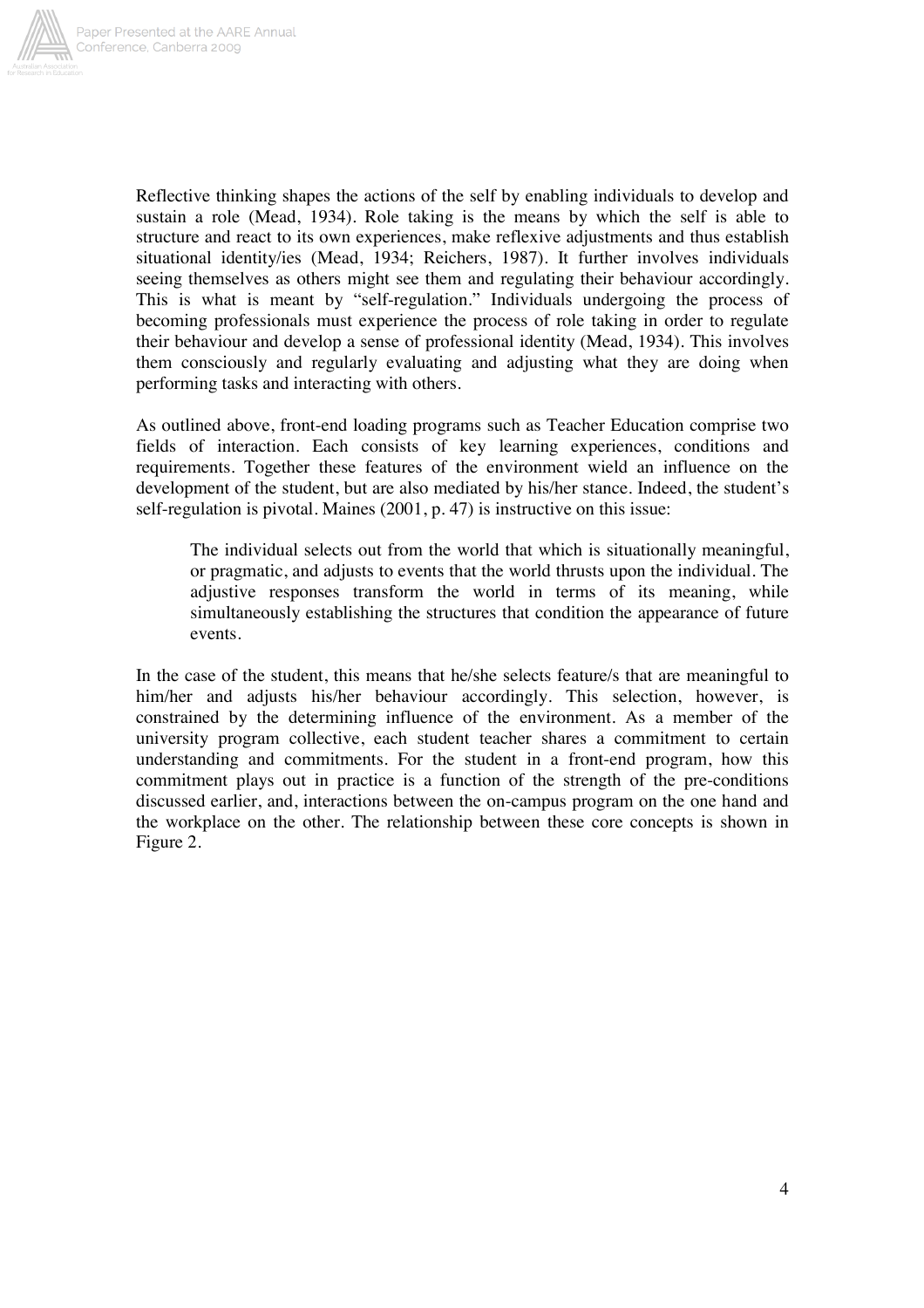



**Figure 2**: Relationship between the core theoretical concepts in Teacher Education

Before discussing these matters in light of our data, we provide the context for this work.

#### **The Bachelor of Learning Management**

The context of this study is teacher education based on a Bachelor of Learning Management (BLM) degree that is conceptually different to a conventional Bachelor of Education (BEd) degree. A core goal of the BLM is to eradicate the theory-practice gap that has been endemic in teacher preparation since its establishment as a profession in the 1960s (Lynch, 2003). During the program, students undertake thirty-two courses from four knowledge domains, namely, Essential Professional Knowledge, Futures, Networks and Partnerships, and Pedagogy. Courses within these domains, particularly a number of keystone courses, include a theoretical background in instructional theory and design, and an understanding of the meta-analysis of teaching/learning, with a particular focus on the role of the teacher in achieving learning outcomes in students (Allen & Smith, 2007). Key Learning Area (KLA)- or discipline-based courses are also included in the program. In-field experiences in Teaching Schools are structured in such a way that students must demonstrate their understanding of and ability to apply knowledge learned on campus in the classroom. The program provides 111 days of in-field experience, comprising 100 days' experience in schools. Students spend progressively longer in schools each year. In their final year, they undertake a ten-week internship during which time they are granted provisional registration by the state statutory authority.

The nature of the interaction between the pre-service teacher and the teacher education program has altered since the introduction of the BLM. Course content is significantly different from the BEd program that was anchored in the discipline languages of educational psychology, sociology of education, school curricula and social contexts of schooling (Smith & Moore, 2006). Course delivery has not changed markedly apart from a stronger emphasis on web-based instruction. The nature and length of in-field experiences represent a significant change as the practicum-type periods in schools common to the BEd model of teacher preparation have been reconceptualised in the BLM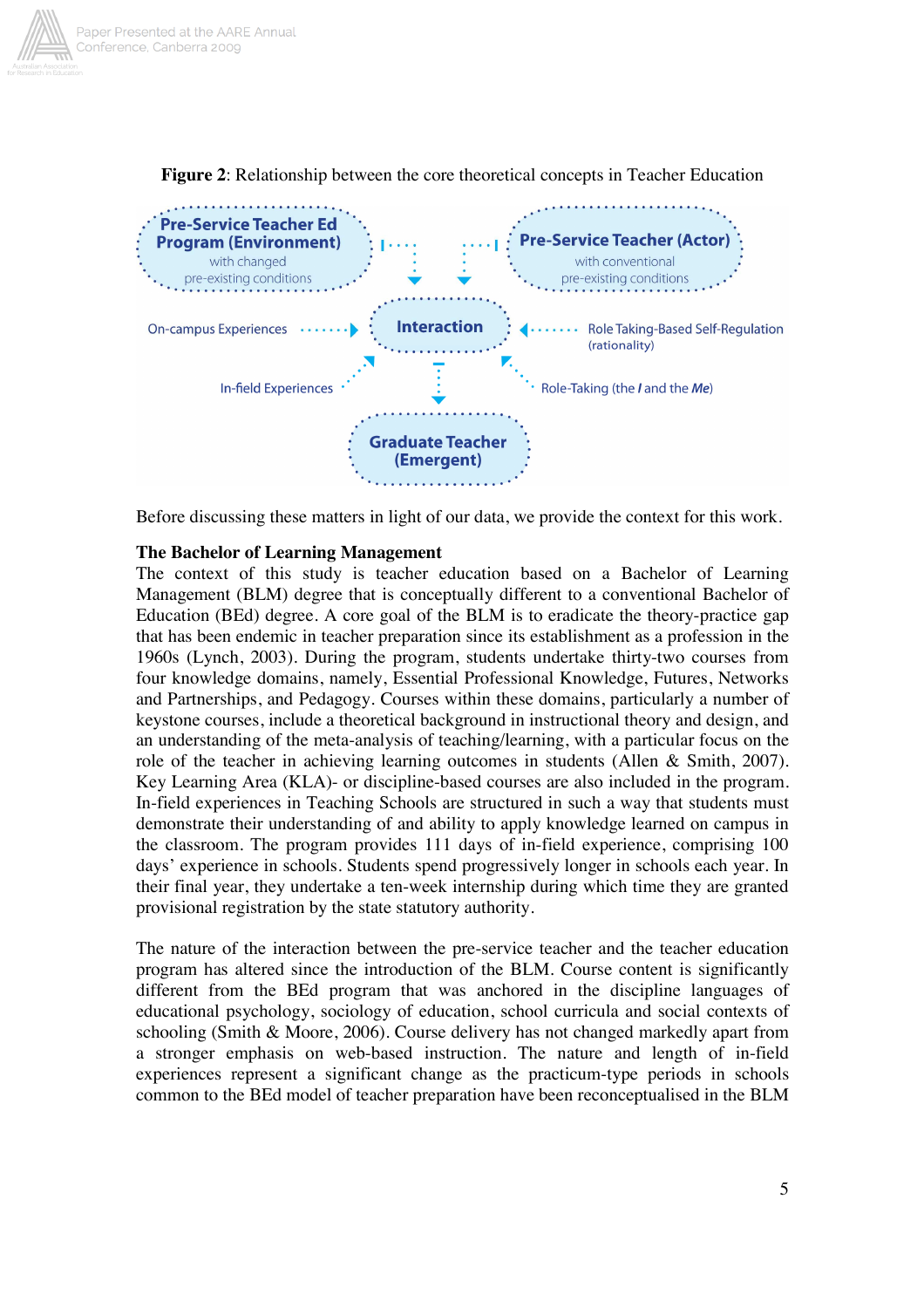

as *portal tasks*, periods when students put into practice the concepts and theories explored on campus (Smith & Moore, 2006).

Portal tasks are situated throughout the program to target a range of standards against which students must demonstrate competence in order to proceed with their studies. They entail a structured and mentored period of theory application in real-life settings and aim to secure the theory/practice nexus considered vital in the preparation of educators (Smith & Moore, 2006). Similar arrangements apply to the ten-week internship. A central tenet of the portal task arrangement is that all participants, students, academic staff and supervising teachers, follow "the same script" (Smith & Moore, 2006, p. 21). This is achieved through partnership arrangements that include industry input into BLM course work and assessment and shared professional development (Allen & Butler-Mader, 2007). The BLM student also spends 14% longer in schools than did his/her earlier BEd counterpart. In Median terms, the program's environment comprises the two "fields of interaction" (Mead, 1934, p. 249) of the university and Teaching Schools.

### **Method**

Data in this study were collected from a sample of first-year graduates of the BLM, all teaching in primary schools in regional Australia. A purposive sampling strategy (Sarantakos, 2005) was used to select participants and, of sixteen participants identified, fourteen agreed to participate in the study. The number of participants enabled the study to sustain an in-depth focus on their experiences of interacting in the two environmental fields of interaction of the university and the Teaching School. Individual interviews and two focus group discussions were chosen as data gathering techniques in this study because they could help provide an authentic insight into the way the participants understand and engage with the world (Silverman, 2004). The interviews were semistructured to facilitate the free expression of the participants' thoughts. This type of interviewing involves emphasising participants' definitions of situations, encouraging them to structure accounts of situations and enabling them to introduce their notions of relevance (Cohen, Manion, & Morrison, 2007). Focus groups allowed us to re-examine in a different context some of the responses that participants had given in the interviews. They also provided an opportunity to subject the individual accounts of participants to "probing and critical collective discussion" by a group of their peers (Blumer, 1969, p. 52).

Analysis of the data set was guided by procedures of coding, categorising and identifying themes as proposed by Coffey and Atkinson (1996) and Miles and Huberman (1994). Thus, the data were scanned for themes and relationships among these themes. Hypotheses were then developed and modified through hermeneutic cycles of close interpretative readings (Kelchtermans & Vandenberghe, 1994) of participants' articulations about their experiences of turning theory into practice during their preparation (i.e. as student teachers). The same process was repeated across transcripts to identify commonalities across all the data. This resulted in the creation of ten categories which were then grouped into three themes: workplace readiness, futures orientation and capacity to implement BLM pedagogical design. For the purposes of this paper, we draw from our interpretation of the data across these themes those data which show how participants engaged with theory and practice in the two BLM fields of interaction.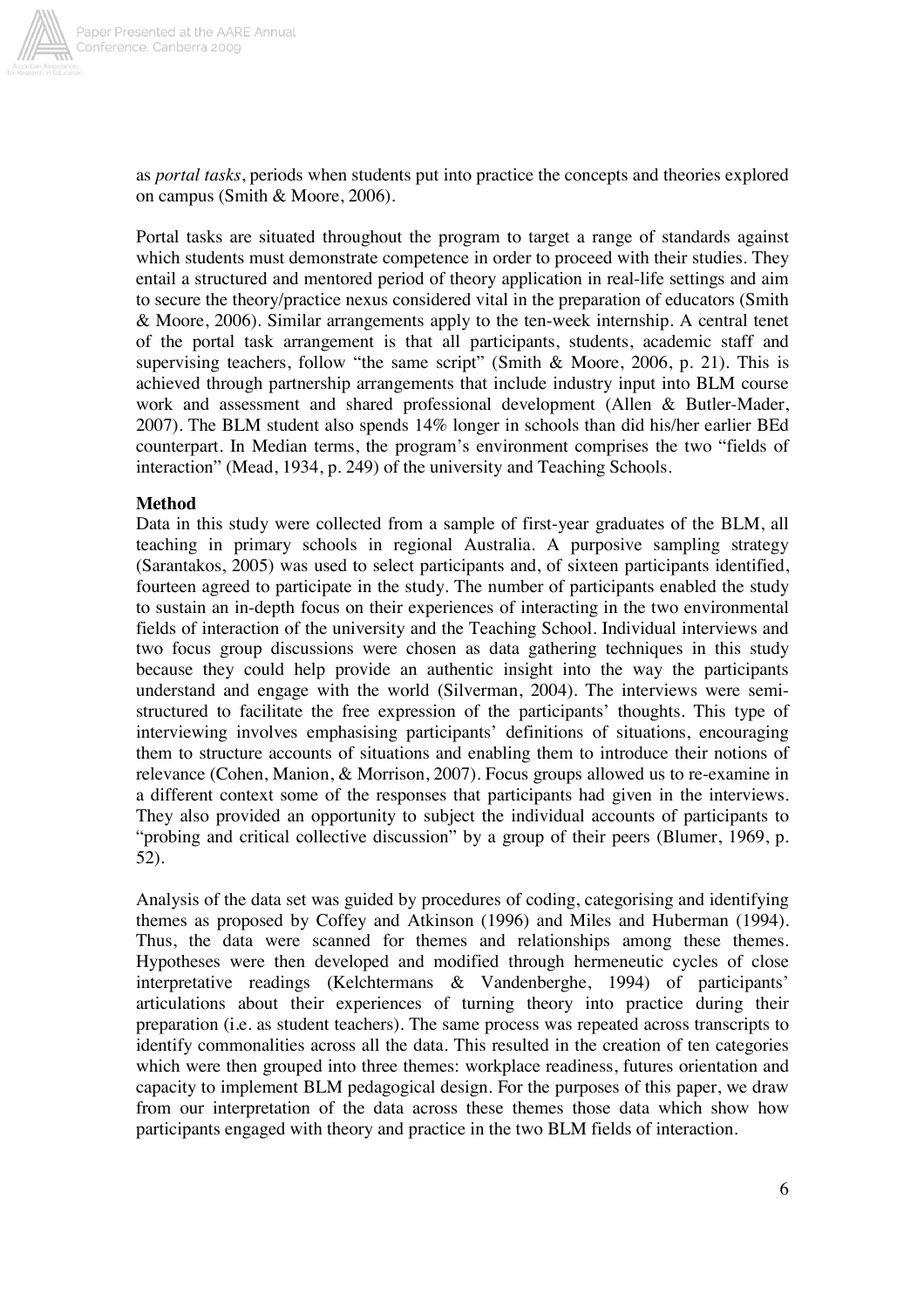

## **Findings**

Four major findings emerged from the analysis of the data. First, participants differentiated between in-field experience as practical, real and immediate and oncampus work as theoretical and remote. Some demonstrably privileged the former over the latter and devalued and at times denigrated the theory they were taught, finding it to be of limited use as they progressively took on the role of the teacher. While the majority saw value in what they had learned on campus for the theoretical and practical insights that it offered, unless they witnessed or experienced it in application the value was not cached into becoming a "real teacher."

Second, during their pre-service preparation informants emulated the practice of their supervising teachers and other seasoned practitioners in the school environment and valued the practice of these individuals over their own. For many participants, this meant that they abandoned practice learned at university in favour of following and, at times, mimicking the teaching practice of their supervising teachers. In many cases, they also utilised planning materials and resources used by experienced and expert staff in preference to those they used in the BLM. Their use by experienced teachers seemed to imply they were valuable resources in the view of many informants.

Third, despite the articulated conceptual synergies between the university and school partners about what the work of student teachers in school should entail, many participants were unable or unprepared to implement key features of their on-campus learning during portal tasks and internship. Many had little choice but to conform to the status quo with supervising teachers unaware of or unconvinced by the types of strategies our informants were instructed to implement by their university teachers. Some examples of experienced teachers taking an active interest in some facets of the participants' knowledge and skills once they had become teachers was reported.

Fourth, only one participant believed herself to be workplace ready upon graduation. This can be attributed to two factors. First, the concept of workplace readiness in the BLM model implies a specific set of skills, knowledge and capabilities (Lynch & Smith, 2006) but respondents in this study seemed to interpret the concept to mean ready to deal proficiently with any situation in the workplace and equated it with expertise generated through experience. Second, the majority of participants compared themselves unfavourably to seasoned and expert teachers, believing them to epitomise workplace readiness. Accordingly, they did not consider themselves to have the requisite skills to be workplace ready. Many questioned whether pre-service preparation could possibly enable novitiate teachers to be workplace ready.

## **Discussion**

In the following discussion, we interpret the empirical findings of this study through the framework of Mead's theory of emergence<sup>2</sup>.

<sup>-</sup><sup>2</sup> In doing so, we acknowledge that that there are plausible alternative explanations of students' claims which, for the purposes of this paper, we do not discuss.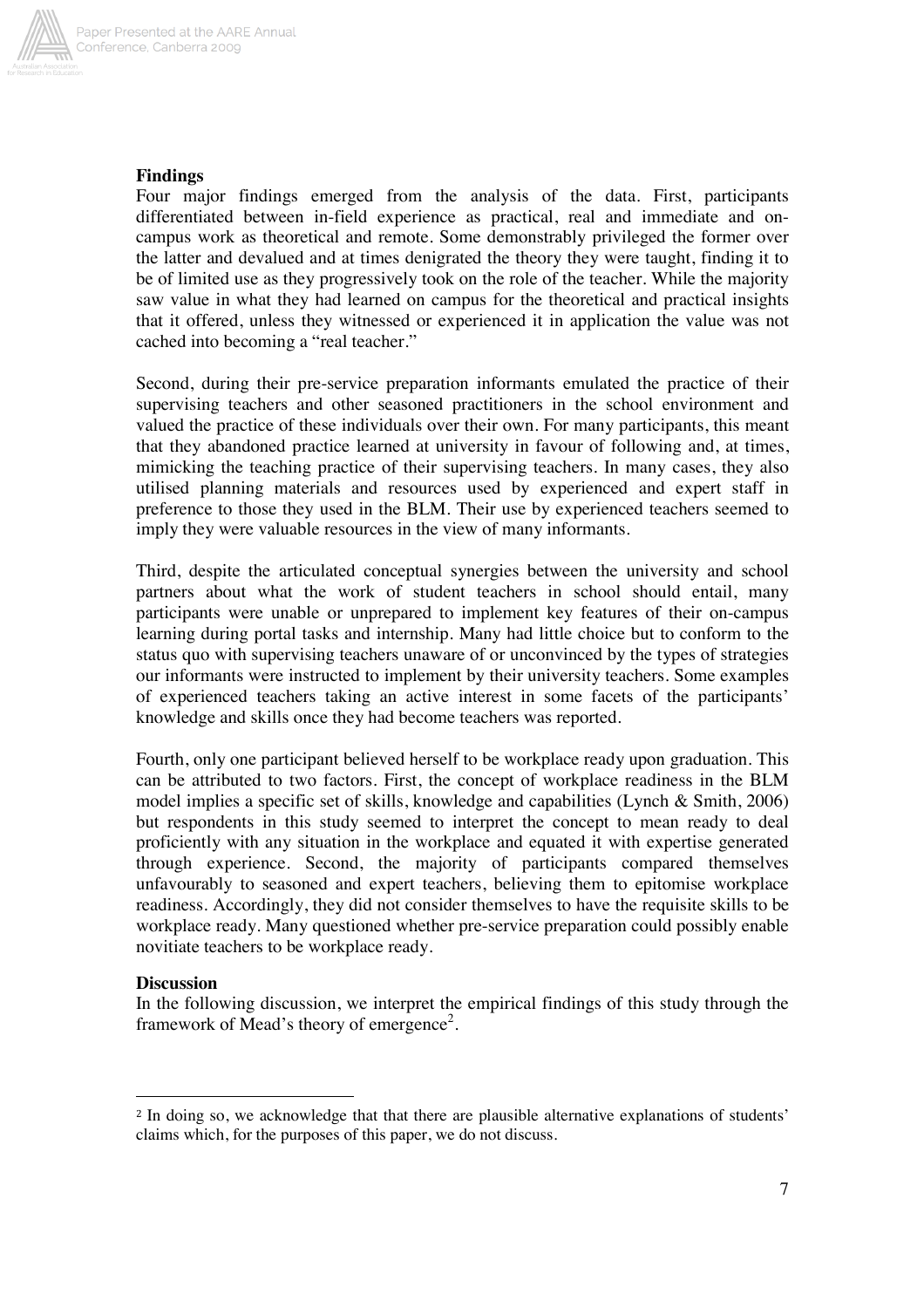

# *Frames of reference*

It will be recalled that the environmental preconditions of the BLM involve two fields of interaction (FoI): the university (FoI-a) and the Teaching Schools (FoI-b). Teaching Schools set up student teachers and practising teachers ("experienced teachers" hereafter) to interact in order to devise teaching experiences for the classroom. They do this through interaction in the school. While this potentially brings together the pre-existing conditions of the two FoI, it also involves pre-existing conditions of the two *I*s: the experienced teacher and the student teacher. The following data samples provide evidence of how this interaction unfolds in practice:

*I couldn't use BLM strategies because my teacher in two of the portal tasks hadn't even heard of half the stuff we'd been taught.* (Inez)<sup>3</sup>

*There's no way I would have gone in using the Eight Learning Management Questions<sup>4</sup> and that stuff. No one knew anything about it. I talked a bit about stuff I'd learned [at uni] but there was always so much to do and we had to keep on track.* (Desley)

In these examples, neither Inez nor Desley had substantive conversations about practices learned at university in the Teaching Schools field. Their transcripts further show that, while they both mentioned some BLM practices in their meeting with experienced teachers, neither pursued the issue of implementing them. They had encountered what Blumer (1969, p. 22) calls an "obdurate effect" in the environment; their understanding of pedagogical practice learned at university in FoI-a did not match the reality of others in the FoI-b, the Teaching School.

Also evident in Inez' and Desley's remarks is that experienced teachers did not engage them in further conversation on the topic. The responses of the *I*s in the school context were such that the desired pre-existing conditions of the university were difficult to achieve through interaction in the Teaching Schools. The student teachers' behaviour can be explained through the regulation of their *I* by their *Me* as they started to see themselves as they believed significant others (experienced teachers) saw them, adapting their behaviour accordingly. As aspirants to the group 'experienced teachers', Inez and Desley were seeking to adopt similar perspectives about what counted as pedagogical strategies in FoI-b. They regulated their interactional behaviour by following the practices they observed in order to become more like the other, to belong to the social group. It was their ability to define teaching situations from the same standpoint as experienced teachers that made their personal controls possible (Mead, 1934).

<sup>&</sup>lt;sup>3</sup> Pseudonyms for participants are used throughout the paper.

<sup>&</sup>lt;sup>4</sup> The Eight Learning Management Questions (Lynch & Smith, 2006) are a set of sequential design based questions that form part of the BLM Learning Design. The expectation is that all BLM students master and implement the BLM Learning Design during their preparation and infield experience.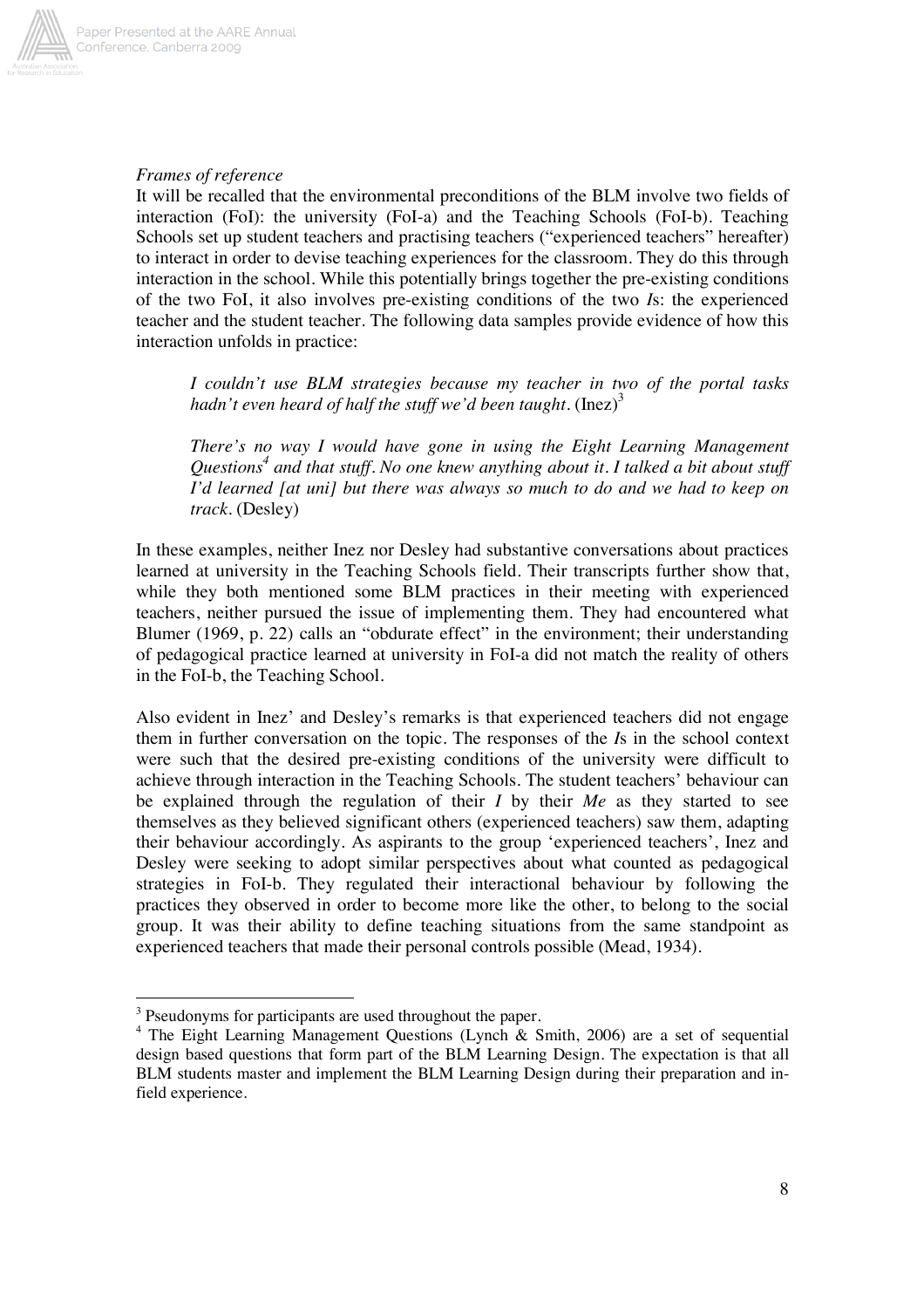

In turn, the responses of experienced teachers to the students' talk about BLM pedagogical practices reflect their own pre-existing conditions and sense of self as teachers. The student explanations of BLM requirements did not fit experienced teachers' preconceptions of "teaching." By filtering out student ideas, experienced teachers' identities as professionals who know what needs to be known about teaching were protected. The imbalance in the power arrangements between the experienced teacher and the student teacher ensured that, in this relationship, the experienced teachers' views held sway and the pre-existing conditions of the university did not wield substantial power over the meaning-making of participants (Bullough & Draper, 2004; Hargreaves, 2000).

The following comments additionally show how student teachers encountered a different frame of reference in FoI-b:

*Being in the schools was like a different world. I didn't really think about uni. [One of my lecturers] visited during one of my portal tasks, I think it was the second one, but she didn't stay long. That was the only contact I ever had and the teachers had no idea of what I was doing at uni. I was really disappointed about that.* (Fiona)

*The supervising teachers I had said they had no idea about what we were doing at uni. None of them had had much contact at all with the uni, I don't think. I found it more practical to follow what my supervising teachers suggested*. (Catherine)

These and the previous data highlight a demarcation between the two fields of interaction, the university and the school, evincing a university-school divide. We interpret this as the theory-practice gap defined by Pfeffer and Sutton (2000), wherein key players in associated institutions hold conflicting views about best practice. Student teachers and, by extension, some experienced teachers were unable to put into practice the preferred BLM theory because the pre-existing conditions of the fields of interaction were in conflict. We now extend this notion by focusing on reproduction of the theorypractice gap in practice.

#### *Reproduction of the theory-practice gap in Teacher Education*

A key feature of our analysis is that participants both as individuals and as part of a collective contributed to the reproduction of the gap between theory and practice. The data illustrate this insofar as ten of fourteen participants upheld the belief that, when compared with in-field experience, much of what goes on in teacher education courses is not relevant. The claim and indications of what is meant by relevance are contained in the following comments about first-year courses:

*The Futures course was a load of rot. How will that kind of thing help me to teach? I really wonder why we did it.* (Anita)

*That course that was out there at the university for SOSE was totally ridiculous as far as I'm concerned. We had a couple of lessons and they took us*…[on a camp]… *to X (name withheld) and as far as I'm concerned I got nothing out of it. Definitely a general feeling, I would say.* (Anthony)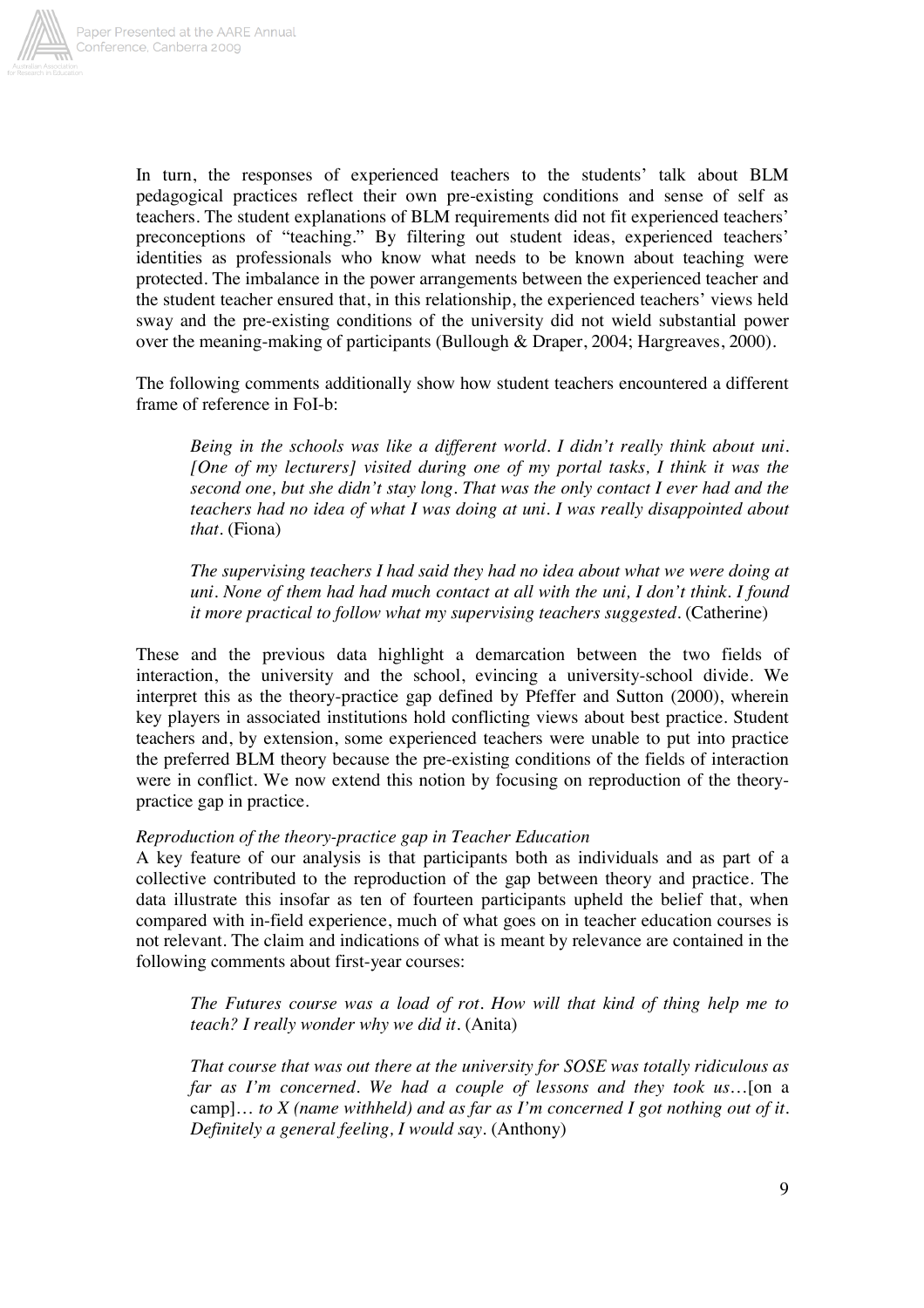

These informants' explanations of an absence of relevance can be explained through the pre-existing conditions of the individuals concerned. That is, anticipatory socialisation and prior attitudes and beliefs about the role of teacher education dictate that a restricted set of interactions should take place between participants and others in the environment (Chang, 2004). This did not include interactions such as excursions (SOSE) or studies of the implications of globalisation on the world at large (Futures). In their interactions with others, participants' judgments and perceptions were regulated by additional beliefs they had already formed about the nature and value of teacher education. Gay, for example, said she believed that "training can only take you to a certain point" and Inez noted that:

*Uni is important for all the background stuff but I always knew I'd learn more from being in the classroom*.

Similarly, our informants made clear distinctions between the educational functions of the university and the school in their development as professionals, as exemplified in Desley's comments:

| Desley:      | A lot of the theory was a bit out there. It would depend on                                                                                                                                                                                       |
|--------------|---------------------------------------------------------------------------------------------------------------------------------------------------------------------------------------------------------------------------------------------------|
|              | the lecturer.                                                                                                                                                                                                                                     |
| Interviewer: | What is your concept of what theory means?                                                                                                                                                                                                        |
| Desley:      | Reading and writing. Theorists. The why you do things                                                                                                                                                                                             |
|              | rather than how. What we did at uni. Learning it has been<br><i>useful in some ways.</i>                                                                                                                                                          |
| Interviewer: | Did you believe it was useful when you were at uni?                                                                                                                                                                                               |
| Desley:      | No, because you couldn't see it happening. It's different in<br>schools. School tends to focus on content. Uni focuses on<br>psychology of why rather than the content. There are<br>different ways of teaching the lessons but, in the end, it's |
|              | content.                                                                                                                                                                                                                                          |

These data associate theory with university and practice with schools. This is despite an acknowledgement by participants that the university program included both practical components and links with practice. For example, participants appreciated the practical application of what they learned in KLA courses and commented on the value of being taught by teachers who "came in" (Elizabeth) to the university environment as seconded and sessional staff. The program also entailed student teachers going out into the school environment through regular portal tasks and internship. Nevertheless, despite these acknowledged pre-existing conditions of the environment, what was strongly maintained was that the university was not about the "practice" of teaching that was perceived of instead as the jurisdiction of schools. Our informants reproduced and sustained the gap between the university and schools when they associated one environment with theory and the other with practice.

Taken together, in theoretical terms, the participants' data indicate that they could not be "talked out" of what they already believed (Knowles & Holt-Reynolds, 1991, p. 103).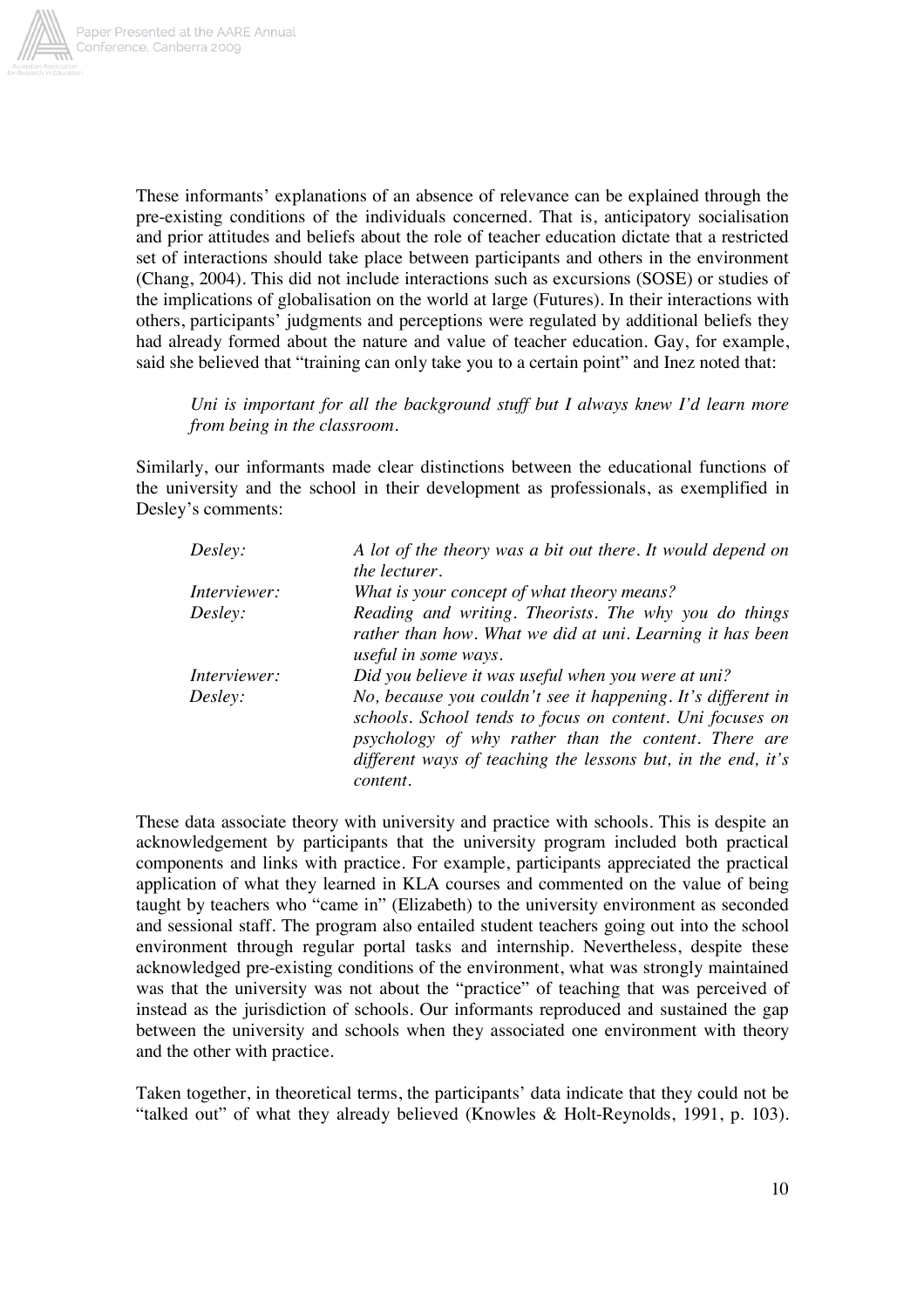

Their pre-existing beliefs had generated a cultural expectation that there would be a theory-practice gap between the university and the school. They further acknowledged and accepted that cultural and institutional barriers between the two environments were not theirs to overcome. This interpretation is lent credence by participants' responses to the generalised other, namely, experienced teachers working in schools.

## *Response to the generalised other*

The human response to the generalised other is not dependent on contextual proximity. The individual can define situations in the absence of other people (Shibutani, 1955), as exemplified in this study. During preparation, student teachers' beliefs and actions were continuously influenced and shaped by what they judged to inform the attitude of those in the school setting. That is, they reacted to their expectation of the generalised other (experienced teachers). We draw two examples from the data to provide evidence for this. In the university setting, Carl selected out from all the practices he was taught those he saw as having application in the school setting:

*When it came to doing lesson planning, if I thought I could use it in the classroom then I sat up and took notice.* 

In interacting with one environment, the university, Carl made deliberate choices about the types of practices and activities that he believed would facilitate his orientation in another environment, the school. His decision-making was informed by his aspiration to adopt the attitudes of the generalised other in the school environment. He selected out from the university environment those things that he believed would help him gain membership in the school environment at some time in the future.

Our second example shows that expectations about the generalised other were powerful in the identity formation of some student teachers:

*Some stuff [in the BLM] I couldn't see myself using as a teacher. Wasn't sure it would work. I talked to mum and my sister about things like the planning templates and they both said they'd never use them. Other things I was more interested in.* (Bianca)

In eliciting the opinions of experienced teachers in her family, Bianca was searching for the attitudes of the group whose perspectives she wanted to assume. In doing so, she displayed a capability for vicarious role taking ("I couldn't see myself …"), projecting herself into a future role defined by her expectation of what her membership of the group in the school environment would mean. In the case of both Carl and Bianca, the participants' *I* determined what kind of environment was relevant to them as prospective teachers.

Bianca's remarks also illustrate the breadth of the representation of the generalised other, 'experienced teacher,' for this group of participants. Her mother and sister represent the collective. Consistent with Mead's view that the generalised other comprises a range of disparate attitudes, beliefs and behaviour, participants actively sought out and referred to perspectives of a number of others. Family member teachers featured especially in the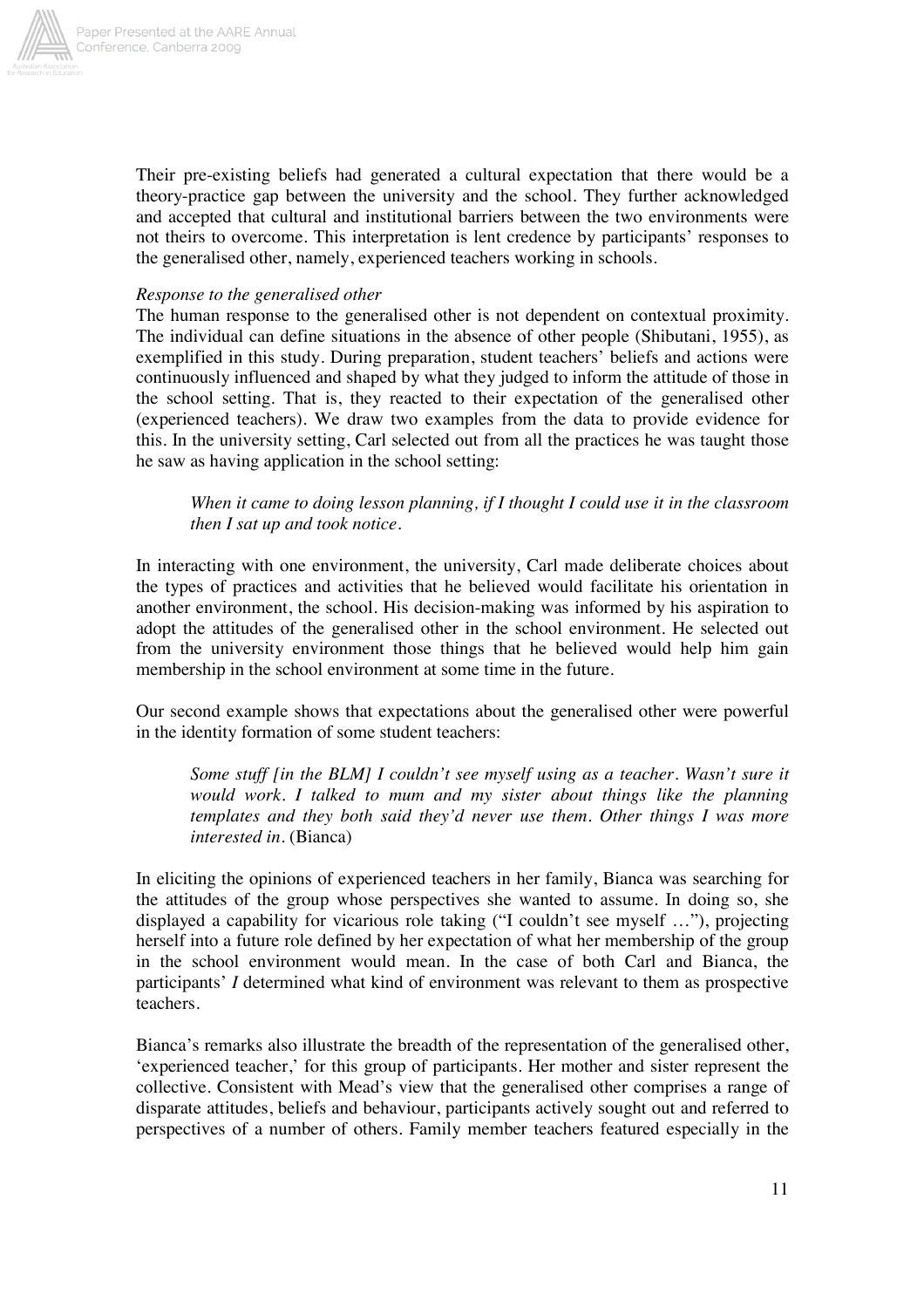

discourse of several informants as well as Bianca, such as Earl whose wife had been teaching for five years:

*I would sit at the dinner table and talk to my wife and say, look, this is happening. What can I do or how can I possibly get this across? Or this child just doesn't understand it. I explained it this way and this way and she would suggest, have you tried it this way? Have you done it another way?* 

Similarly, Anthony's perspectives were influenced by the practices of his son's teacher in a local elementary school:

*I was so impressed with what [my son] was doing for this unit on Egypt that I rang his teacher and asked him how he did it, you know, the secret of his success.* 

These are instances of student teachers defining objects (e.g. teacher practice) and other people (family members) from the perspective that they seek to share with them. Informants visualised their proposed lines of action from this generalised standpoint (how to teach the unit on Egypt) and anticipated the reactions of others ("wasn't sure it would work"), thus regulating their professional behaviour (Shibutani, 1955).

At this point we suggest that the data show that pre-existing conditions across a range of individual characteristics and institutional arrangements, in the university and the school, have a defining effect on people in the liminal period between being a "student" and, later, a "teacher." The data reveal the dyadic nature of interactions between informants and others in the social group, reflecting what Mead refers to as rationality.

## *Rationality*

Some interactions involved a coming together and taking up of ideas from both students and significant others in the school setting. Rationality is a multi-faceted and disequilibratory process, evident in this study in the imbalance between the levels of engagement of teachers with students' ideas than students with teachers'. According to respondents' comments, experienced teachers showed minimal interest in their ideas when they were students. However, once they were teachers some of their practices caught other teachers' attention, as illustrated by:

*They were really keen to hear your opinion on some things you'd learned; they were really good at that. As with the Inspiration program that I talked about before, I'd had a little bit of dealing with that so I sat down with the Assistant Principal and said, well, this is what I've sort of learned. And the other teachers I work with, they were really keen to look at the program as well so we sat down and added this [program] to what we do*. (Earl)

*There was some stuff, like Google Earth, that the other [year level teachers] liked so I showed them how to use it. [They said they could] use it in a couple of the second term units.* (Fiona)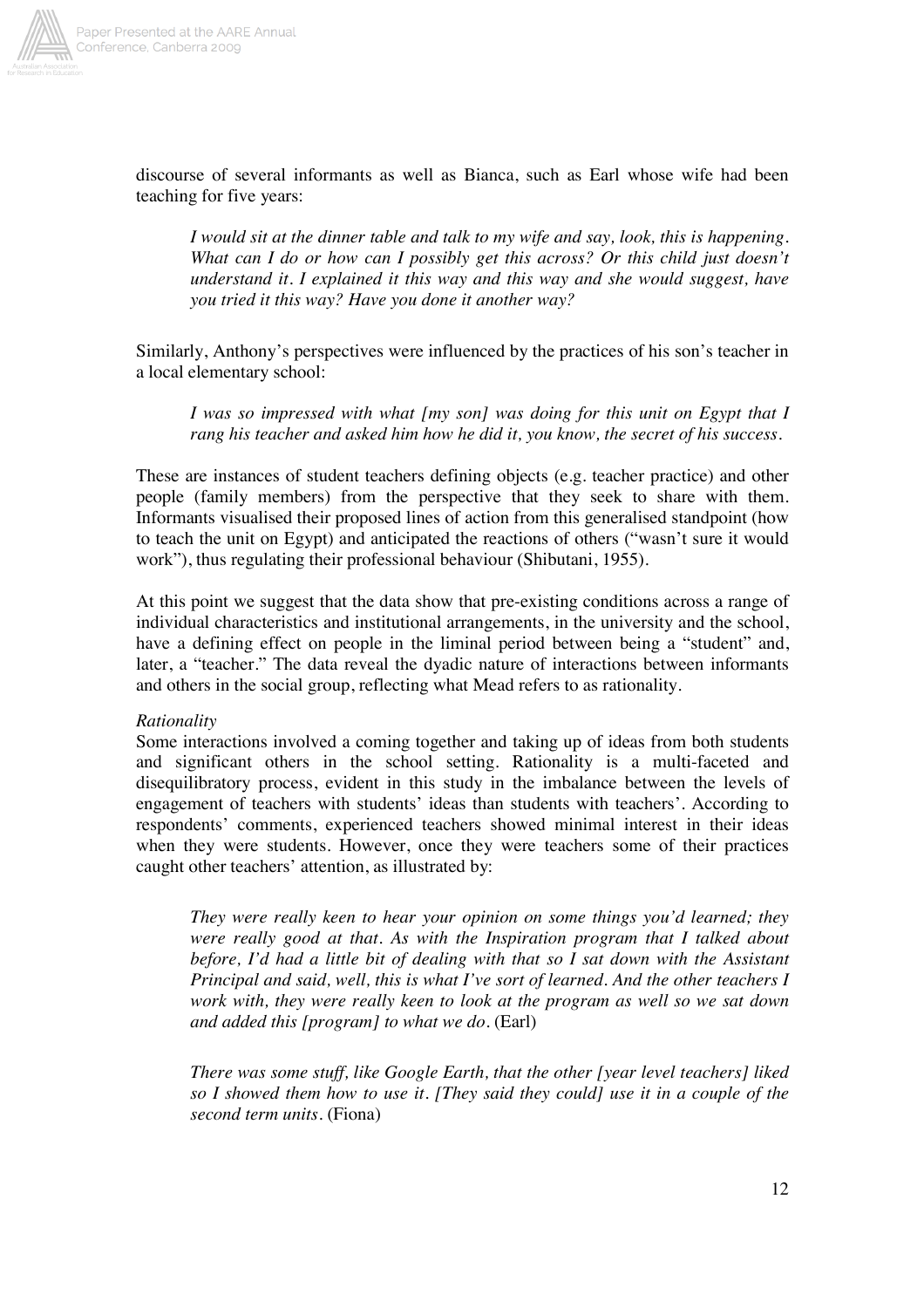

These are examples of rationalised social interaction (Mead, 1934) whereby participants (now teachers) both controlled their actions through the behaviour of others and controlled others' actions through their own. The behaviour of these individuals can be explained through the dynamic nature of their selves and the co-evolution of their *I* through their mutual social interaction (Beames, 2005).

### **Generalisations**

Our intention in this paper has been to demonstrate how Mead's theory of emergence predicts the obduracy of the theory-practice gap in front-end loading university programs. In using teacher education as an exemplar, we are not suggesting that all pre-professional programs are alike. On the contrary, we acknowledge that there are many differences between discipline areas in pre-service programs (Neville, Sherman, & Cohen, 2005). What is more, those individuals entering pre-service teaching programs have been shown to carry with them preconditions unique to their discipline emerging from anticipatory socialisation into the profession (Lortie, 1975). Nevertheless, while acknowledging the use of a small study sample, we argue that an important theoretical insight emerges from this research that is in principle generalisable to other front-end loading programs.

The pre-existing conditions of front-end programs are often such that participants interact with different sets of conditions in the different fields of interaction of the university and the workplace, resulting in a power play between the two fields. While the discourse of many university programs holds that both fields contain similar and complementary frames of reference (see, for example, Beattie, 2001; Hudson, et al., 2001), participants tend to differentiate between the two fields and begin setting standards for themselves in ways that align with the workplace. The agentive power of students is significant in determining their trajectories through their undergraduate program. That is, they make active choices about what is important to them in terms of workplace practice and behaviour and about what they will adopt as their own. Given that individuals tend to adopt the behaviours and attitudes of the group to which they aspire (Mead, 1938), this generally means that they attach more importance to the practice of the workplace than the theory of their university learning. We propose that this is how the theory-practice gap in front-end loading programs and Teacher Education especially is co-produced and sustained.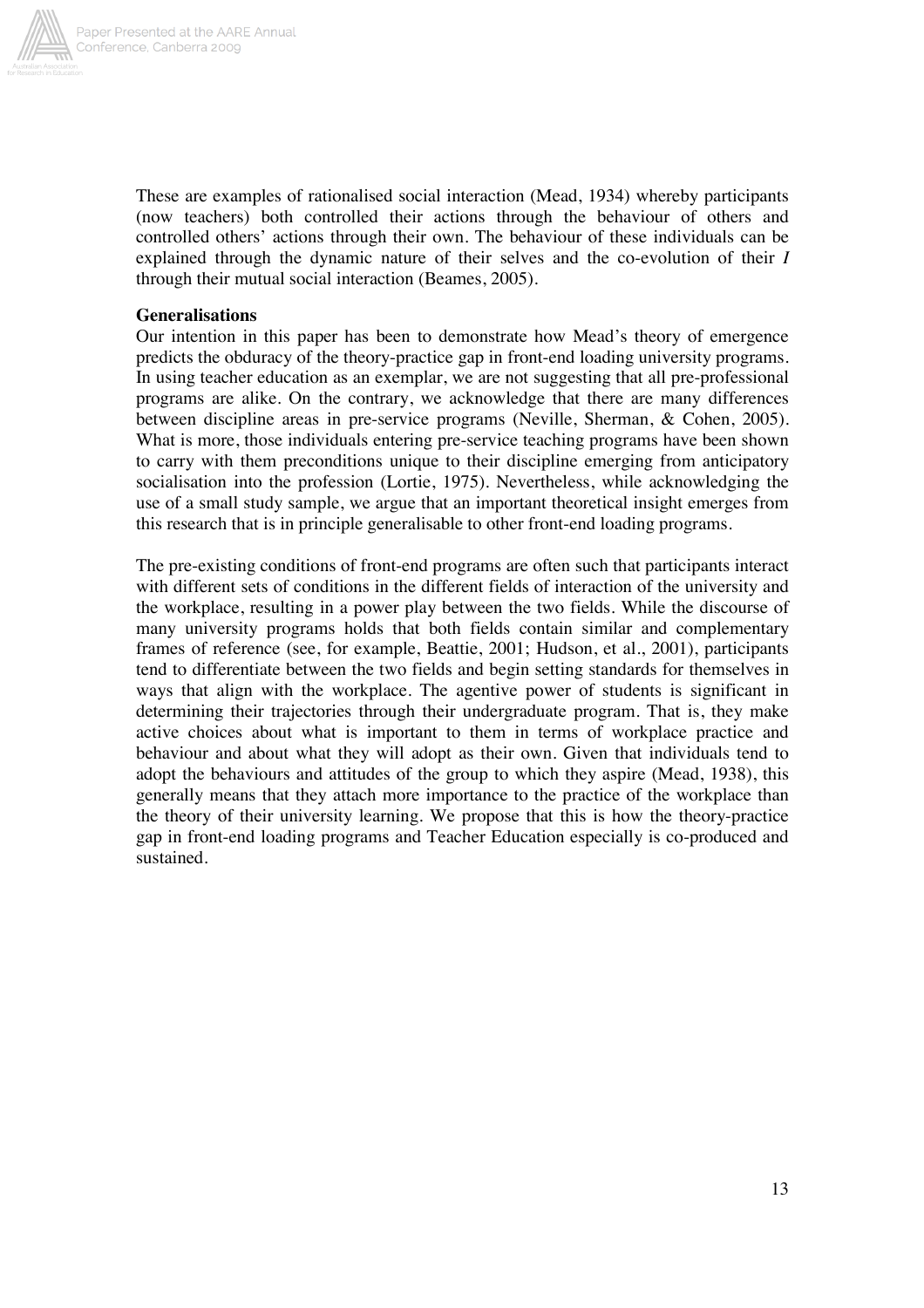

- Allen, J. M., & Butler-Mader, C. (2007). *Experiences of practising teachers as lecturers in a pre-service teacher education program.* Paper presented at the Central Queensland University Faculty of Arts, Humanities & Education Research Group, Rockhampton, Qld.
- Allen, J. M., & Smith, R. A. (2007). Introduction. In P. Grainger & J. M. Allen (Eds.), *Dimensions of Learning in practice in Australian primary, secondary and tertiary education* (pp. 19-27). Heatherton, Vic.: Hawker Brownlow Education.
- Beames, S. (2005). Expeditions and the social construction of the self. *Australian Journal of Outdoor Education, 9*(1), 14-23.
- Beattie, H. (2001). *The theory practice interface: A case study of experienced nurses' perceptions of their role as clinical nurses.* ACU, Ascot Vale, Vic.
- Blumer, H. (1969). *Symbolic interactionism: Perspective and method*. Englewood Cliffs, NJ: Prentice Hall.
- Boud, D. (2001). New practices for new times. In D. Boud & N. Solomon (Eds.), *Workbased learning: A new higher education?* (pp. 3-17). Buckingham, UK: The Society for Research into Higher Education & Open University Press.
- Brouwer, N., & Korthagen, F. A. J. (2005). Can Teacher Education Make a Difference? *American Educational Research Journal, 42*, 153-225.
- Bullough, R. V., Jr., & Draper, R. J. (2004). Making sense of a failed triad: Mentors, university supervisors, and positioning theory. *Journal of Teacher Education, 55*, 407-420.
- Chang, J. H.-Y. (2000). Symbolic interaction and the transformation of class structure: The case of China. *Symbolic Interaction, 23*, 223-251.
- Chang, J. H.-Y. (2004). Mead's theory of emergence as a framework for multilevel sociological inquiry. *Symbolic Interaction, 27*, 405-427.
- Chang, J. H.-Y. (2005, Aug 12-15). *Globalization and Ethnic Identification: A study of high school students in Taiwan.* Paper presented at the American Sociological Association Conference, Philadelphia, PA.
- Coffey, A., & Atkinson, P. (1996). *Making sense of qualitative data: Complementary research strategies*. Thousand Oaks, CA: Sage.
- Cohen, L., Manion, L., & Morrison, K. (2007). *Research methods in education* (6th ed.). London: Routledge.
- Cook, G. A. (1993). *George Herbert Mead: The making of a social pragmatist*. Urbana, IL: University of Illinois Press.
- D'Andrade, R. (2006). Commentary on Searle's 'Social ontology': Some basic principles. *Anthropological Theory, 6*, 30-39.
- Davison, E. J. (2005, Dec 12-15). *The theory-practice gap: Where are we?* Paper presented at the IEEE Conference, Seville, Spain.
- El-Hani, C. N., & Pihlström, S. (2002). Emergence theories and pragmatic realism. *Essays in Philosophy, 3*. Retrieved Septemberr 18, 2008, from http://www.humboldt.edu/~essays/pihlstrom.html
- Hargreaves, D. H. (2000). The production, mediation and use of professional knowledge among teachers and doctors: A comparative analysis. In OECD (Ed.), *Knowledge management in the learning society* (pp. 219-236). Paris: OECD.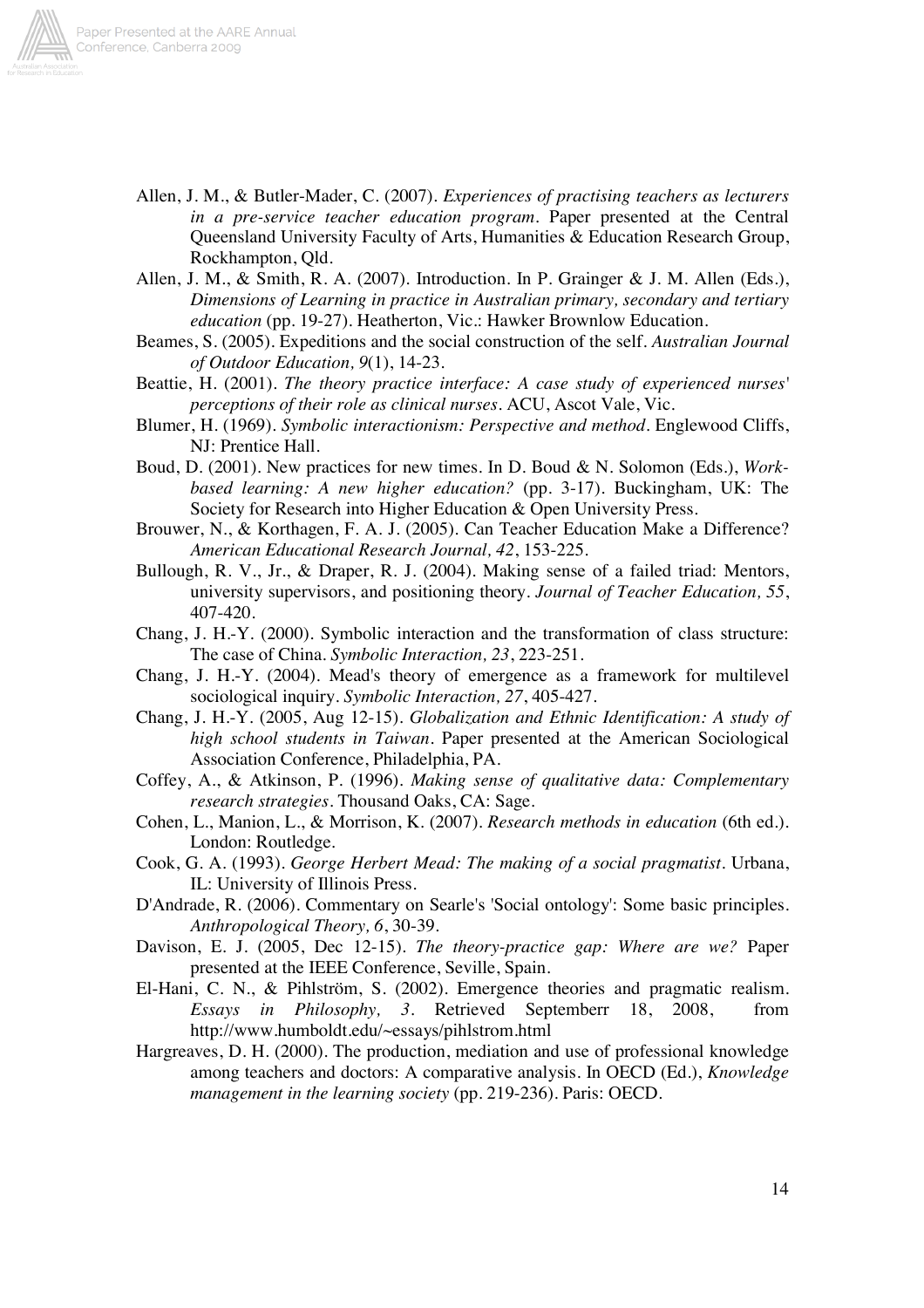

- Hudson, J. N., Buckley, P., & McMillen, I. C. (2001). Linking cardiovascular theory to practice in an undergraduate medical curriculum. *Advances in physiology education, 25*, 193-201.
- Kelchtermans, G., & Vandenberghe, R. (1994). Teachers' professional development: A biographical perspective. *Journal of Curriculum Studies, 26*, 45-62.
- Knowles, J. G., & Holt-Reynolds, D. (1991). Shaping pedagogies through personal histories in preservice teacher education. *The Teachers College Record, 93*, 87- 113.
- Korthagen, F. A. J., & Kessels, J. P. A. M. (1999). Linking theory and practice: Changing the pedagogy of teacher education. *Educational Researcher, 28*(4), 4-17.
- Landers, M. G. (2000). The theory-practice gap in nursing: The role of the nurse educator. *Journal of Advanced Nursing, 32*, 1550-1556.
- Longmore, M. A. (1998). Symbolic interactionism and the study of sexuality. *Journal of Sex Research, 35*, 44-57
- Lortie, D. C. (1975). *Schoolteacher: A sociological study*. Chicago: University of Chicago Press.
- Lynch, D. E. (2003). So, you want to make a real difference? An introduction to learning management for the teacher in training. Unpublished Unpublished manuscript. CQU.
- Lynch, D. E., & Smith, R. A. (2006). Preparation of a learning manager in the BLM program. In R. Smith & D. E. Lynch (Eds.), *The rise of the learning manager: Changing teacher education* (pp. 38-52). Frenchs Forest, NSW: Pearson Education.
- Maines, D. R. (2001). *The faultline of consciousness: A view of interactionism in sociology*. New York: Aldine de Gruyter.
- Mead, G. H. (1934). *Mind, self, and society* Chicago: University of Chicago Press.
- Mead, G. H. (1938). *The philosophy of the act*. Chicago: University of Chicago Press.
- Miles, M. B., & Huberman, A. M. (1994). *Qualitative Data analysis: An expanded sourcebook* (2nd ed.). Thousand Oaks, CA: Sage.
- Neville, K. S., Sherman, R. H., & Cohen, C. E. (2005). *Preparing and training professionals: Comparing education to six other fields*. Washinton, DC: Finance Project.
- Patrick, C.-j., Peach, D., & Pocknee, C. (2008). *The WIL [Work Integrated Learning] report: A national scoping study*. [Australian Learning and Teaching Council (ALTC) Final Report]. Brisbane, Qld: Queensland University of Technology.
- Perinbanayagam, R. S. (1986). The meaning of uncertainty and the uncertainty of meaning. *Symbolic Interaction, 9*, 105-126.
- Pfeffer, J., & Sutton, R. I. (2000). *The knowing-doing gap: How smart companies turn knowledge into action*. Boston, MA: Harvard Business School Press.
- Reichers, A. E. (1987). An interactionist perspective on newcomer socialization rates. *The Academy of Management Review, 12*, 278-287.
- Reid, A., & O'Donoghue, M. (2001, September 24-26). *Rethinking policy and practice in teacher education.* Paper presented at the Australian Teacher Education Association Conference, Melbourne, Vic.
- Reidy, J. M. (2006). *Learning to work: Students' experiences during work placements*. Melbourne, Vic: Melbourne University Press.